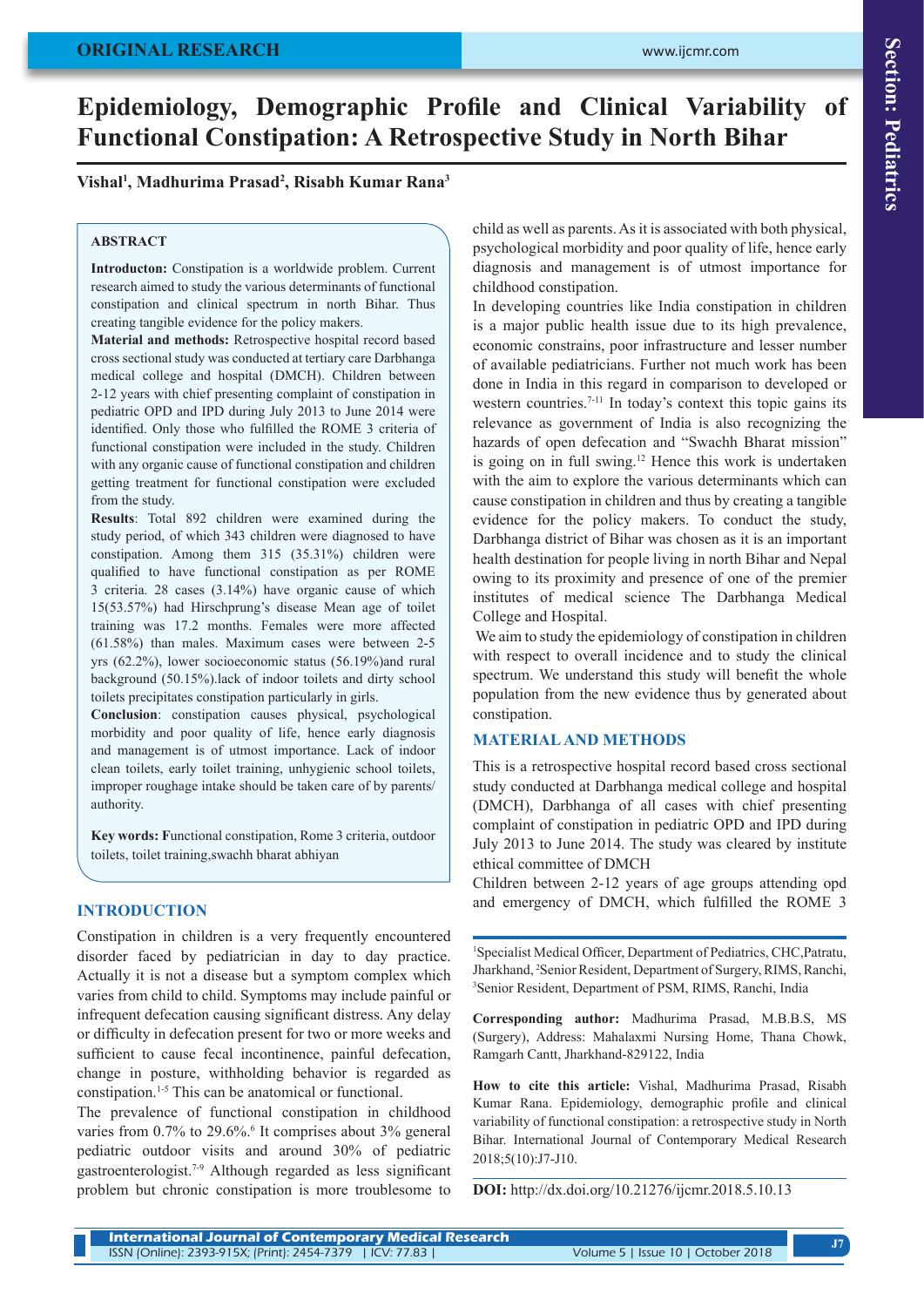| Type of constipation                          | <b>Number of cases</b> | $\frac{0}{0}$ |  |  |
|-----------------------------------------------|------------------------|---------------|--|--|
| No Constipation                               | 549                    | 61.54%        |  |  |
| Functional                                    | 315                    | 35.31%        |  |  |
| Organic                                       | 28                     | 3.14%         |  |  |
| Total                                         | 892                    | 100%          |  |  |
| Organic Constipation                          |                        |               |  |  |
| i. Hirschprung's Disease                      | 15                     | 53.57%        |  |  |
| ii. Others                                    | 13                     | 46.43%        |  |  |
| Total                                         | 28                     | 100           |  |  |
| Table-1: Incidence of Constipation in OPD/IPD |                        |               |  |  |

| Age group                                                                        |            | 1-5years       | 6-10 years     | $10-12$ years  | <b>Total</b> |
|----------------------------------------------------------------------------------|------------|----------------|----------------|----------------|--------------|
|                                                                                  | <b>Sex</b> |                |                |                |              |
|                                                                                  | Male       | 73             | 36             | 12             | 121          |
|                                                                                  | Female     | 123            | 45             | 26             | 194          |
|                                                                                  |            | 196(62.2%)     | $81(25.71\%)$  | 38(12.06%)     |              |
| Socioeconomic status                                                             |            | Lower          | <b>Middle</b>  | Upper          |              |
|                                                                                  | Male       | 70             | 37             | 14             | 121          |
|                                                                                  | Female     | 107            | 67             | 20             | 194          |
|                                                                                  |            | 177(56.19%)    | $104(33.01\%)$ | 34(10.79%)     |              |
| <b>Residential Type</b>                                                          |            | Rural          | Semi Urban     | Urban          |              |
|                                                                                  | Male       | 70             | 20             | 31             | 121          |
|                                                                                  | Female     | 88             | 40             | 66             | 194          |
|                                                                                  |            | 158(50.15%)    | $60(19.04\%)$  | 97(30.79%)     |              |
| <b>Type of Family</b>                                                            |            | <b>Nuclear</b> | Joint          | Separate       |              |
|                                                                                  | Male       | 75             | 46             | 0              | 121          |
|                                                                                  | Female     | 142            | 50             | $\overline{2}$ | 194          |
|                                                                                  |            | 217(68.88%)    | 96(30.47%)     | 2(0.63%)       |              |
| <b>Location of Toilet</b>                                                        |            | Outdoor        | <b>Indoor</b>  |                |              |
|                                                                                  | Male       | 71             | 50             |                |              |
|                                                                                  | Female     | 90             | 104            |                |              |
|                                                                                  |            | $161(51.11\%)$ | 154(48.88%)    |                |              |
| Table-2: Socio- Demographic Profile of the Patients with Functional Constipation |            |                |                |                |              |

|                                                           | Male | Female | <b>Total</b> |  |
|-----------------------------------------------------------|------|--------|--------------|--|
| Milk and Milk Products                                    | 91   | 153    | 244          |  |
| Green Vegetables                                          | 40   | 30     | 74           |  |
| Fruits                                                    | 35   | 25     | 60           |  |
| Irregular Meal                                            | 19   | 40     | 59           |  |
| <b>Fast Foods</b>                                         | 39   | 47     | 86           |  |
| <b>Balanced Diet</b>                                      | 21   | 24     | 45           |  |
| Table-3: Predominant Dietary pattern of the Patients with |      |        |              |  |
| <b>Functional Constipation</b>                            |      |        |              |  |

|                                                                                                | Male          | Female |     |  |
|------------------------------------------------------------------------------------------------|---------------|--------|-----|--|
| Fecal Impaction n=196                                                                          | 91            | 105    | 196 |  |
| Fecal Incontinence n=92                                                                        | 47            | 45     | 92  |  |
| Straining/With-holding n=135                                                                   | 73            | 62     | 135 |  |
| Rectal Bleeding n=74                                                                           | 31            | 43     | 74  |  |
| Pain Abdomen n=68                                                                              | 22            | 46     | 68  |  |
| Abdominal Distension n=20                                                                      | 12            | 8      | 20  |  |
| Painful Defecation n=74                                                                        | 34            | 40     | 74  |  |
| Urinary Symptoms $n=18$                                                                        | $\mathcal{E}$ | 15     | 18  |  |
| Total                                                                                          |               |        | 315 |  |
| <b>Table-4:</b> Clinical Profile of the Patients with Functional Con-<br>stipation, Stool type |               |        |     |  |

criteria of functional constipation were included in the study. Children with any organic cause of functional constipation and children getting treatment for functional constipation were excluded from the study.

Following case definition for constipation was used. In the present study Rome 3 diagnostic criteria forfunctional constipation in children was used

# **For <4 years old children (at least 2 of the following)**

- A. Two or fewer bowel movements per week
- B. At least one episode of incontinence per week after the acquisition of toileting skills
- C. History of excessive stool retention
- D. History of painful or hard bowel movements
- E. Presence of large fecal mass in the rectum
- F. History of large diameter stools that may obstruct the toilet

# **For >4 years old children, (at least 2 of the following)**

- A. Two or fewer bowel movements per week
- B. At least one episode of incontinence per week
- C. History of retentive posturing or excessive voluntary stool retention
- D. History of painful or hard bowel movements
- E. Presence of large fecal mass in the rectum
- F. History of large diameter stools that may obstruct the toilet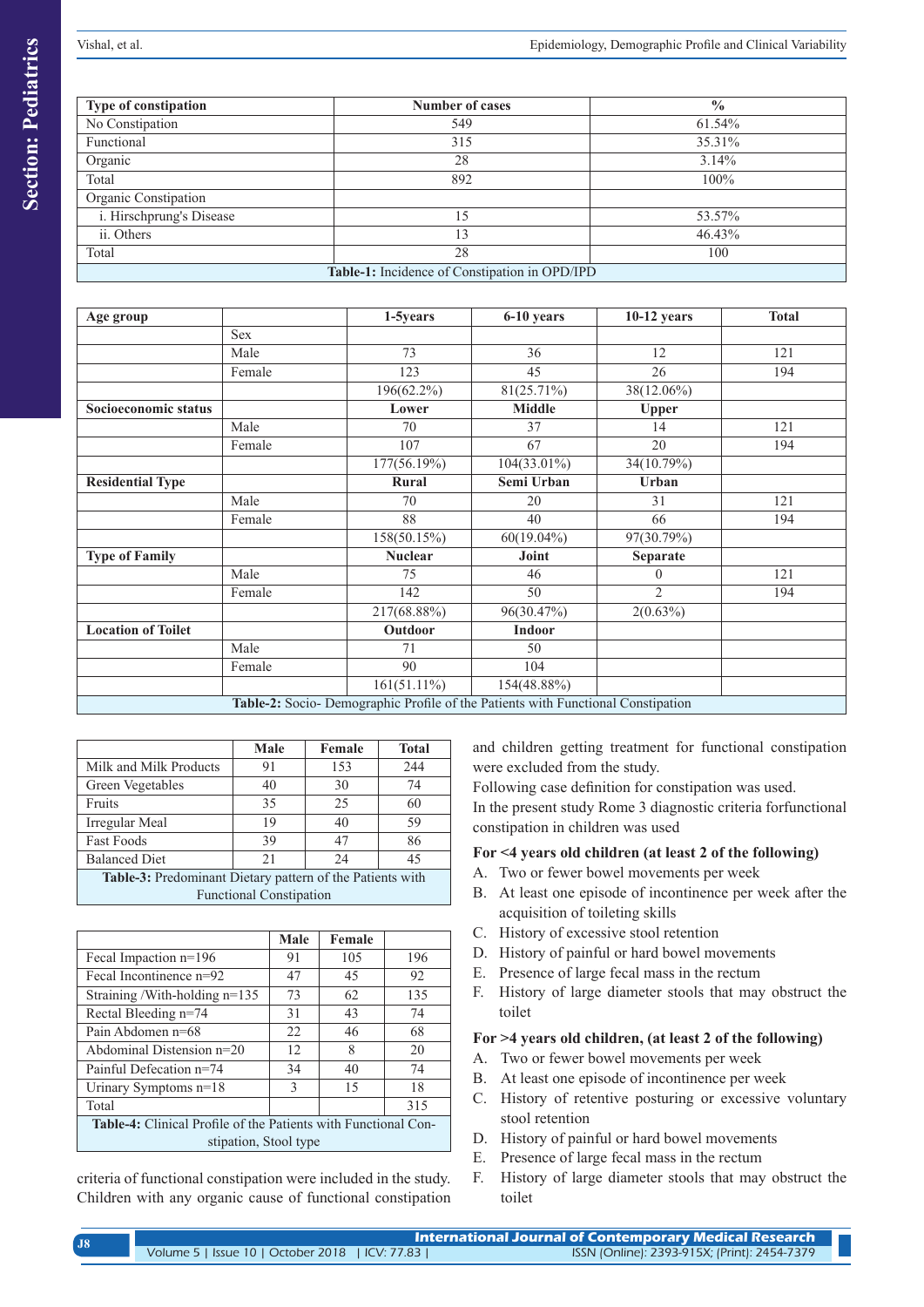# **RESULT**

Total 892 children were examined during the study period, of which 343 children were diagnosed to have constipation. Among them 315 children were qualified to have functional constipation as per ROME 3 criteria. Children were evaluated with respect to age/sex /economic status /rural or urban background/dietary habits and various other aspects. Clinical profile of functional constipation, type of stool (according to Bristol stool chart), and frequency of stool were also recorded.

Toilet training before 2 years of age was found to have higher incidence of functional constipation. Mean age of toilet training was 17.2 months (table-1,2).

Children having functional constipation were found to have predominant milk/milk products. About 23.5% of children were consuming adequate amount of green vegetables/ roughage (table-3). More than half of patient has type 3 Bristol stool pattern (51.8%) (table-4).

## **DISCUSSION**

Incidence of constipation in present study was found to be 38.45%, out of which 91.83% have functional type (Table1). In western studies incidence of constipation in children was found to be about  $5-10\%$ .<sup>9,13</sup> Lorenzo et al<sup>14</sup> found about 18% incidence in school going children in USA. In Indian scenario C.C Kondepalli et al<sup>5</sup> found the 30.88% incidence of functional constipation in children.

Females (61.58%) were found to be more affected in our study, which may be due to majority of them were using outdoor toilets, dirty unhygienic school toilets (Table 2). Ip et al<sup>15</sup> and kajiwara et al<sup>16</sup> also found increased prevalence in girls which is 32% and 24.2% respectively. Kokkonen et al<sup>17</sup> also found the increased incidence among girls. Kondepallics et al<sup>5</sup> found 54.4% incidence of functional constipation among females. Gannikan R et al<sup>18</sup> found increased incidence of functional constipation among male compared to females, similar result was found by khanna et al.<sup>4</sup> Present study reveals that maximum number of functional constipation was between 2-5 yrs of age (Table 2). Similar results were obtained by Kokkonen et al<sup>17</sup> (mean age  $2.5$  yrs), Lorenzo et al<sup>14</sup> (between 2-4 yrs) and Kondepalli et al<sup>5</sup> (57.4% in 2-4 yrs of age).

As far as socioeconomic status was concerned majority of children belong to lower socioeconomic group (56.19%) (Table 2). Kondepalli et al<sup>5</sup> also found higher incidence  $(48.5\%)$  in lower socioeconomic group. Peppas et al<sup>19</sup> also had similar results.

Children with rural background were found to have increased number of functional constipation in this study (Table2). This may be due to poor dietary habits, outdoor toilets. Children belong to nuclear family have the highest percentage (68.8%) than those from joint (30.4%) or separated family (63%).

As far as clinical presentation was concerned the present study revealed that withholding behavior (42.85%) was present among constipated group. (Table3) Khanna et al<sup>4</sup> in the found withholding behavior in 27.4% while Kondapallics et al<sup>5</sup> noted higher incidence (58.4%). 21.58% of children

presented with abdominal pain in our study (Table3) which is quite closer in comparison to study done by khanna et al<sup>4</sup>  $(18.8\%)$ , kokkonen et al<sup>17</sup> (26%), kondepallics et al<sup>5</sup> (30.6%). Fecal impaction (62.2%) followed by fecal incontinence (29.2%) and rectal bleeding (23.5%) were the other presenting symptom in this study. (Table3) Khanna et al4 found incidence of fecal impaction in the range of 40 -60% and fecal incontinence in 31% of children. Rectal bleeding was present in 10.89% of children with functional constipation by kondapalli cs et al.<sup>5</sup>

Children predominant on milk or related products diet have highest incidence (77.6%) of functional constipation. About 23.5% of children were consuming inadequate amount of green vegetables/roughage (Table 4). Peppes et al<sup>19</sup> found similar results, IP et al<sup>15</sup>, Araujo et al<sup>20</sup>, Kondepallics et al<sup>5</sup> have also found the similar incidence of functional constipation in children whose dietary fiber intake is restricted.

## **Limitations of the study**

Present study was a record based study which might not give us accurate picture while number of sample can be increased.

# **CONCLUSION**

In the present study constipation was complained by 892 patients out of which 315 children fits in the ROME 3 criteria of functional constipation(35.31%) and 28 children have organic cause of constipation (3.14%). Among organic causes Hirschprung's disease constitute (53.5%,n=15).

Female (61.58%) were the more sufferer compared to males (38.41%). Highest incidence of constipation was seen in the age group of 2-5 years (62.2%).With increase in age the incidence decreases. least incidence was above 10 years

Children with lower socioeconomic status (56.19%) were the most affected compared to middle or higher class. The Nuclear family children have the higher incidence of constipation (68.8%) compared to joint family. Children with no indoor toilet facility were the most sufferers (51.1%). Dirty school toilets particularly in rural setup causes aversion to use, thus precipitate withholding behavior which leads to constipation particularly in girls.

Withholding behavior (42.53%) was present in the majority of children with functional constipation particularly less than 5 years, while pain abdomen (21.5%) dominantly above 5 years. Fecal impaction was present in the majority of children (62.2%). Other symptoms like fecal incontinence, painful defecation, rectal bleeding, abdominal distension were frequently present.

Mean age of toilet training in our study was 17.2 months which is equally contributing factor for development of constipation. 77.46% of children having functional constipation were found to have predominant milk/milk products and only 23.5% of children were consuming adequate amount of green vegetables/roughage.

Although functional constipation in children is very common and serious problem, but delay in toilet training, increase in indoor toilet facility, change in dietary habits and improving the condition of toilets in school may help in overcoming the problem.